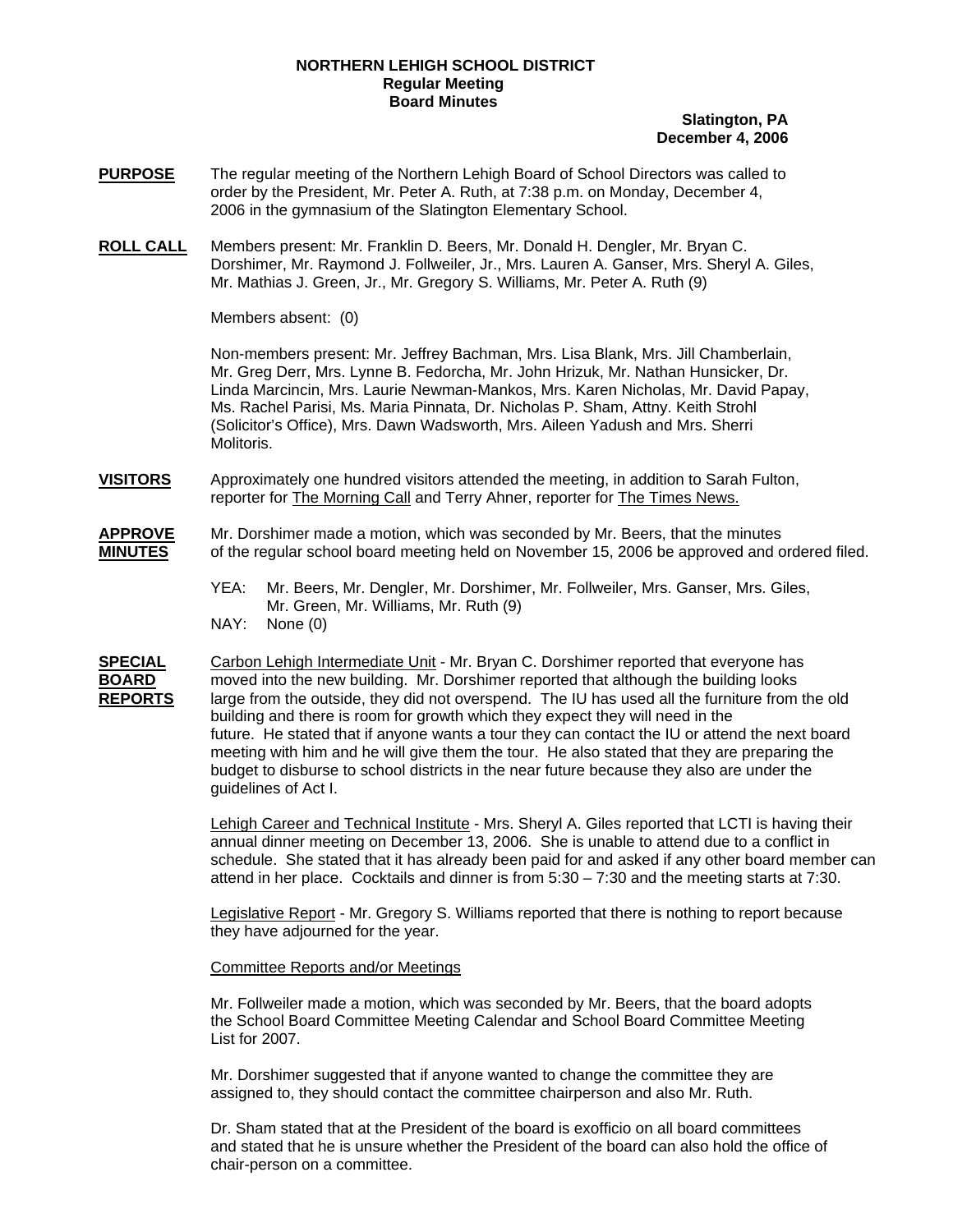YEA: Mr. Beers, Mr. Dengler, Mr. Dorshimer, Mr. Follweiler, Mrs. Ganser, Mrs. Giles, Mr. Green, Mr. Williams, Mr. Ruth (9)

NAY: None (0)

Student Representatives to the Board Report Mr. Nathan Hunsicker and Ms. Rachael Parisi distributed their written student representative report and verbally reported on its contents.

Superintendent's Report – Dr. Nicholas P. Sham, Sr.

Dr. Sham turned the floor over to Mr. Williams who was the liaison for the Act I Tax Study Commission.

Act I Tax Mr. Williams reported that the Act I Tax Study Commission was comprised of 7 people Study from the community. These people were asked to look at our local tax structure. Commission These people needed to decide what would be best for this community and district. Recommen- They needed to decide if it would be better raising its income tax level and lowering its dation property tax level and if so, by how much. Mr. Williams said the commission was charged with forming a ballot question that they will recommend to the school district. Every member of this community will have a chance to vote on that question. He then turned the floor over to Mrs. Carrie Beleno, chairperson of the Act I Tax Study Commission for the commission's recommendation. He stated that the board then has the opportunity to accept the recommendation by March 2007 or adjust it, but the community will have the final vote at the May primaries.

> Mrs. Carrie Beleno said that the question was based on the three options they were given by Ferris, Baker, Watts. Mrs. Beleno read the Act I Tax Study Commissions recommendation for the ballot questions to the board:

 *The current earned income tax rate is 1%. Do you favor imposing an additional 1% earned income tax? The revenue generated from the increase tax rate will be used to reduce taxes on qualified residential properties (homestead/farmstead) by an estimated amount of \$342.00.* 

Mrs. Beleno followed up with a statement to the board from the Act I Tax Study Commission, which read:

*In the process of creating the referendum question, the tax commission has analyzed and deliberated over the possible options with guidance from Ferris, Baker, Watts. Although we have unanimously agreed that the 1% EIT increase is the most viable option for tax payers, the commission wants the school board to note that we do not endorse an affirmative vote for this May ballot question.* 

Mr. Dorshimer asked if this statement was the feelings of the entire commission.

Mrs. Beleno stated that during their discussions the commission decided that this was a lose lose situation in many forms. She stated the commission didn't feel that it was a necessary question for the ballot, but that they are being forced to make this question. She said that the commission really wanted to let it alone but they didn't want the school board to be faced with creating this question after they deliberated and studied and analyzed the information. They formed the question because they had to, but they do not feel the state is going in a positive direction with the question.

Mr. Ruth asked when the school board has to make a decision on this.

Mrs. Beleno stated that she believes it is March 14, 2007.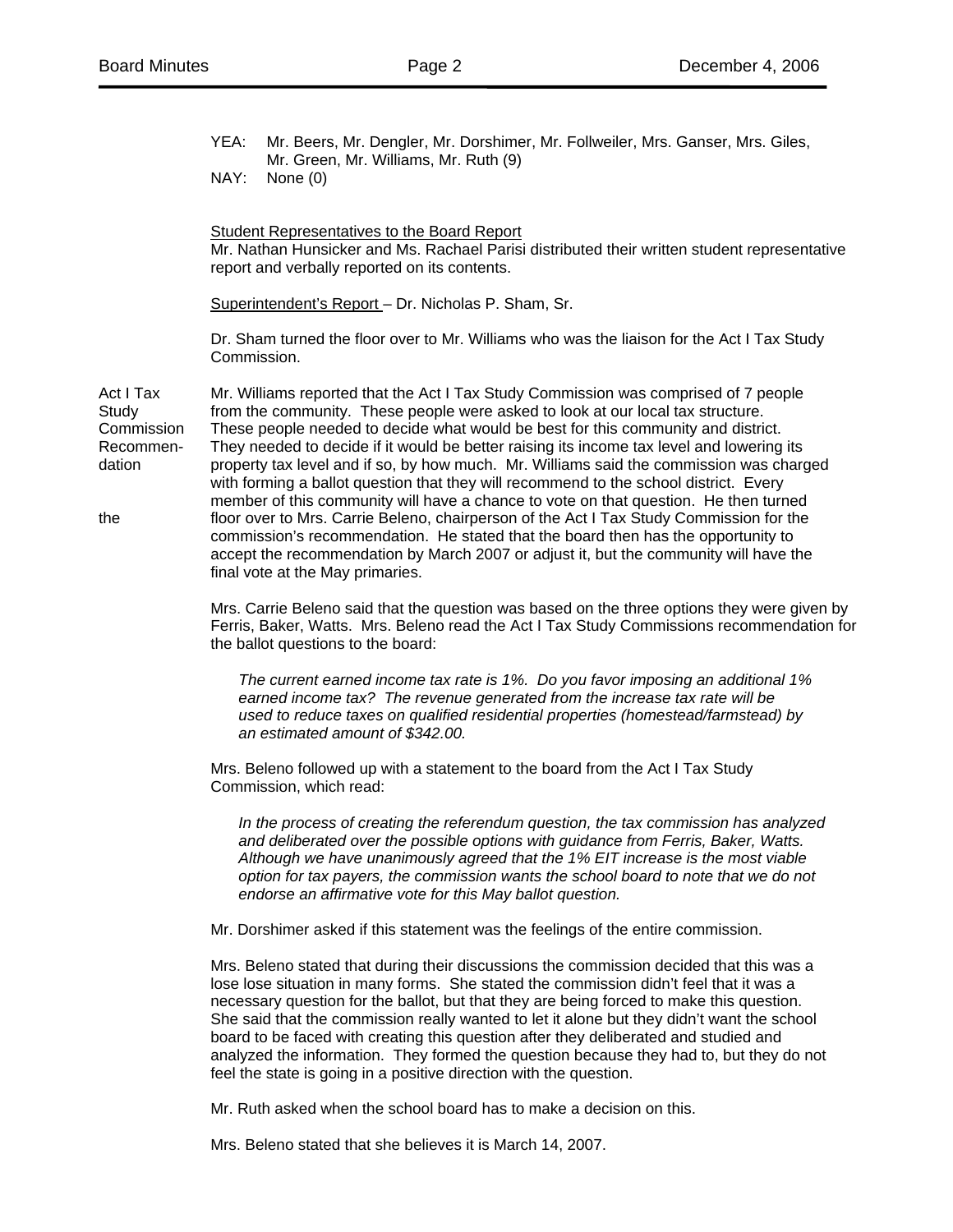Mr. Williams stated the school board has to have a public hearing in March before they make their final decision.

**SPECIAL** Mrs. Ganser said that although the commission does not support this, the board is not **BOARD** legally permitted to either endorse or not endorse the question. They are only here to **REPORTS** make the recommendation for the ballot question. It is up to the voting public to decide (con't.) what happens.

> Mr. Dorshimer asked to have copies of all the paperwork the Tax Study Commission received during their meetings.

> Mr. Williams read a resolution for the Act I Tax Study Commission. **(see attachment)**

Mr. Dorshimer made a motion, which was seconded by Mrs. Giles, to accept the Act I Tax Study Commission resolution as read.

- YEA: Mr. Beers, Mr. Dengler, Mr. Dorshimer, Mr. Follweiler, Mrs. Ganser, Mrs. Giles, Mr. Green, Mr. Williams, Mr. Ruth (9)
- NAY: None (0)

 Dr. Sham informed the board that the feasibility study review committee has been meeting and they have been reviewing the enrollment projections and how that might impact any renovations or building projects. One of the concerns is that enrollment projections from PDE show a declining enrollment for Northern Lehigh School District as time goes on. The concern of the group is that those projections may not be accurate. In order to get PDE to accept anything other than their own enrollment projections, districts must create their own enrollment projections and that is done through a growth study. At the next finance committee meeting he will be requesting that the board approve to have an enrollment growth projection study completed. The Pennsylvania Economic League is the group that will perform a growth projections study but it comes at a cost of \$15,000.00. Administration has been trying to get proposals from other organizations but they have not yet been successful in getting that information. The problem is that the decisions that are being made are based on information that may or may not be accurate, which is a big concern of the feasibility study committee.

 Dr. Sham informed the board that they are holding interviews for the Food Service Director's position on Thursday December 7, 2006 beginning at 6:00 p.m. and that if any board member is interested in attending they should let Mrs. Molitoris know.

 Dr. Sham thanked the students and director, Mrs. Jill Chamberlain, for the wonderful job they did with the play.

At 8:10 p.m. the board recessed for an executive session to discuss personnel items.

 At 9:05 p.m. Mr. Ruth reconvened the school board meeting after executive session which was held to discuss personnel items and negotiation issues.

**PERSONNEL** Mrs. Giles made a motion, which was seconded by Mr. Follweiler, that the Board of Education approves the following personnel items:

| Nomination    | Patricia Ingles* **    |                                                      |
|---------------|------------------------|------------------------------------------------------|
| for           | Assignment:            | Middle School Personal Care Assistant, replacing Amy |
| Appointment - |                        | Unger who resigned.                                  |
| Aides         | Salarv:                | \$9.59 Per Hour/6 1/2 Hrs Per Day/5 Days Per Week    |
|               |                        | (2006-2007 ESSA Agreement)                           |
|               | <b>Effective Date:</b> | December 5, 2006                                     |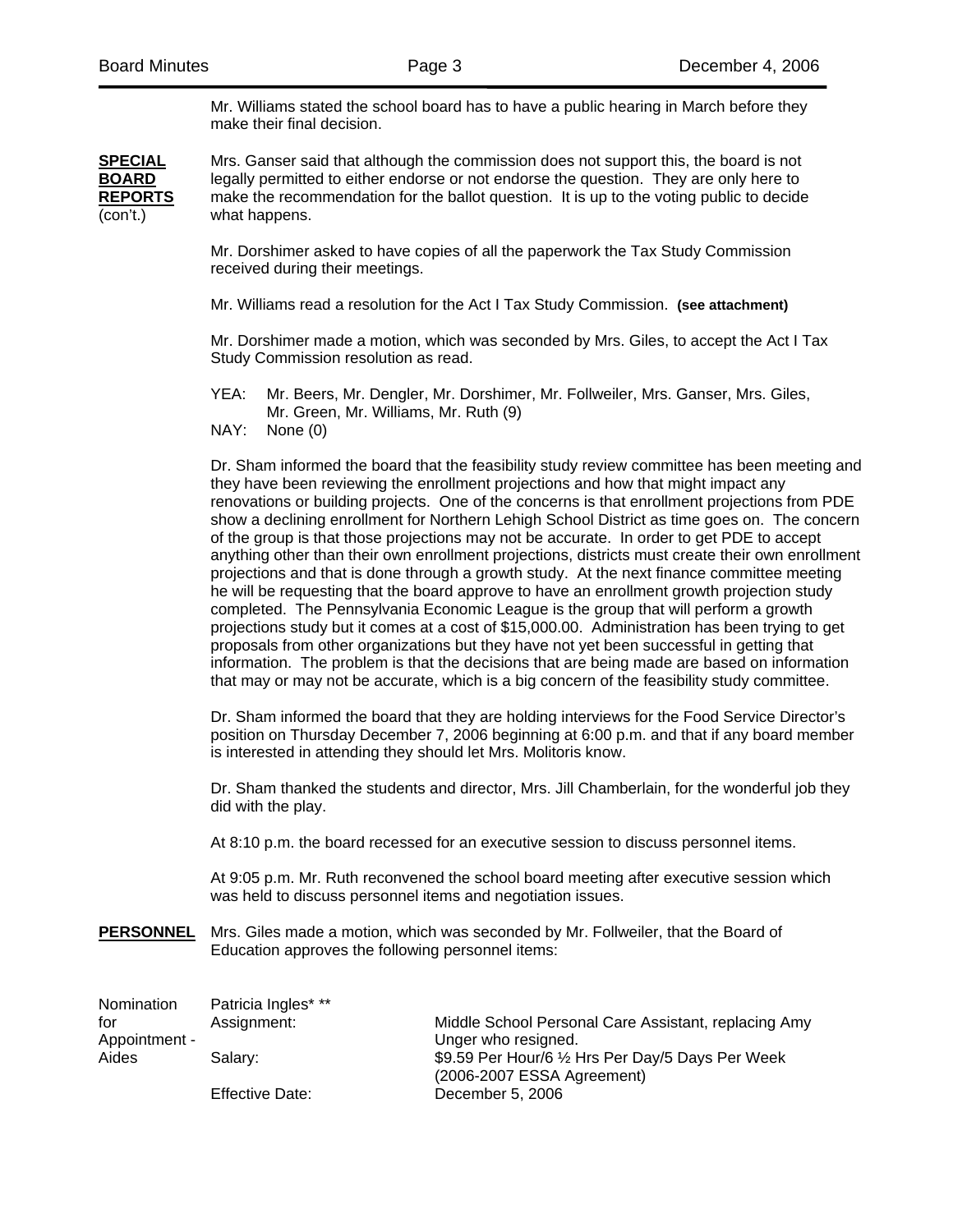|                                                | Assignment:                                                                                                                                                                                                                                          | Tricia Seiler* **                                                               |                            | High School Learning Support Aide, replacing Dawne<br>Beidelman who resigned.   |              |  |  |
|------------------------------------------------|------------------------------------------------------------------------------------------------------------------------------------------------------------------------------------------------------------------------------------------------------|---------------------------------------------------------------------------------|----------------------------|---------------------------------------------------------------------------------|--------------|--|--|
|                                                | Salary:                                                                                                                                                                                                                                              |                                                                                 |                            | \$9.59 Per Hour/6 1/2 Hrs Per Day/5 Days Per Week<br>(2006-2007 ESSA Agreement) |              |  |  |
|                                                | Effective:                                                                                                                                                                                                                                           |                                                                                 |                            | December 5, 2006                                                                |              |  |  |
|                                                | * Pending Verification of Clearances.<br>** 60 Day Probationary Period                                                                                                                                                                               |                                                                                 |                            |                                                                                 |              |  |  |
| Co-curricular<br>Appointments<br>for 2006-2007 |                                                                                                                                                                                                                                                      | Senior High Musical Director                                                    |                            | Jill Chamberlain                                                                | $$2,574.45*$ |  |  |
|                                                | *Last year's rates will apply until a new Collective Bargaining Agreement is approved.                                                                                                                                                               |                                                                                 |                            |                                                                                 |              |  |  |
| Substitute -<br>Instructional                  | Approve the following substitute teacher for the 2006-2007 school year at the 2006-2007<br>substitute teacher rates of \$80.00 for 1-10 non-consecutive days; \$90.00 for 11-20 non-<br>consecutive days; and \$105.00 for 21+ non-consecutive days: |                                                                                 |                            |                                                                                 |              |  |  |
|                                                | Ms. Sharon Colline                                                                                                                                                                                                                                   |                                                                                 |                            |                                                                                 |              |  |  |
| Non-<br>Instructional -<br>Aides               | Approve the following individuals as substitute secretaries/aides for the 2006-2007<br>school year at the 2006-2007 substitute rate of \$7.25 per hour.                                                                                              |                                                                                 |                            |                                                                                 |              |  |  |
|                                                | <b>Margaret Blose</b><br>Donna Lobach-Berger*<br>Mary Spalding<br>*Pending Verification of Clearances                                                                                                                                                |                                                                                 |                            |                                                                                 |              |  |  |
| Cafeteria                                      | Approve the following individuals as substitute cafeteria worker for the 2006-2007<br>school year at the 2006-2007 substitute rate of \$7.25 per hour.                                                                                               |                                                                                 |                            |                                                                                 |              |  |  |
|                                                | Mary Spalding                                                                                                                                                                                                                                        |                                                                                 |                            |                                                                                 |              |  |  |
| Custodians                                     | Approve the following individual as substitute custodian for the 2006-2007<br>school year at the 2006-2007 substitute rate of \$7.25 per hour.                                                                                                       |                                                                                 |                            |                                                                                 |              |  |  |
|                                                | Gavin Oplinger                                                                                                                                                                                                                                       |                                                                                 |                            |                                                                                 |              |  |  |
| Salary<br>Adjustments                          | Acknowledge the following teacher who has completed the requirements per the<br>Collective Bargaining Agreement that would entitle them to a salary increase for the 2006-<br>2007 school year:                                                      |                                                                                 |                            |                                                                                 |              |  |  |
|                                                |                                                                                                                                                                                                                                                      | Amanda Lychak<br>From:<br>To:                                                   | Step 5B<br>Step $5B + 24*$ |                                                                                 |              |  |  |
|                                                | * This salary adjustment represents a lateral move from Bachelors to Bachelors + 24 on the 2005-<br>2006 Collective Bargaining pay schedule. They will not move to the next step until a new<br>Collective Bargaining Agreement is approved.         |                                                                                 |                            |                                                                                 |              |  |  |
| Resignation                                    | Accept the resignation of Lisa Martinez from her position as Substitute Detention Monitor<br>effective November 28, 2006.                                                                                                                            |                                                                                 |                            |                                                                                 |              |  |  |
|                                                | YEA:                                                                                                                                                                                                                                                 | Mr. Beers, Mr. Dengler, Mr. Dorshimer, Mr. Follweiler, Mrs. Ganser, Mrs. Giles, |                            |                                                                                 |              |  |  |
|                                                | Mr. Green, Mr. Williams, Mr. Ruth (9)<br>NAY:<br>None $(0)$                                                                                                                                                                                          |                                                                                 |                            |                                                                                 |              |  |  |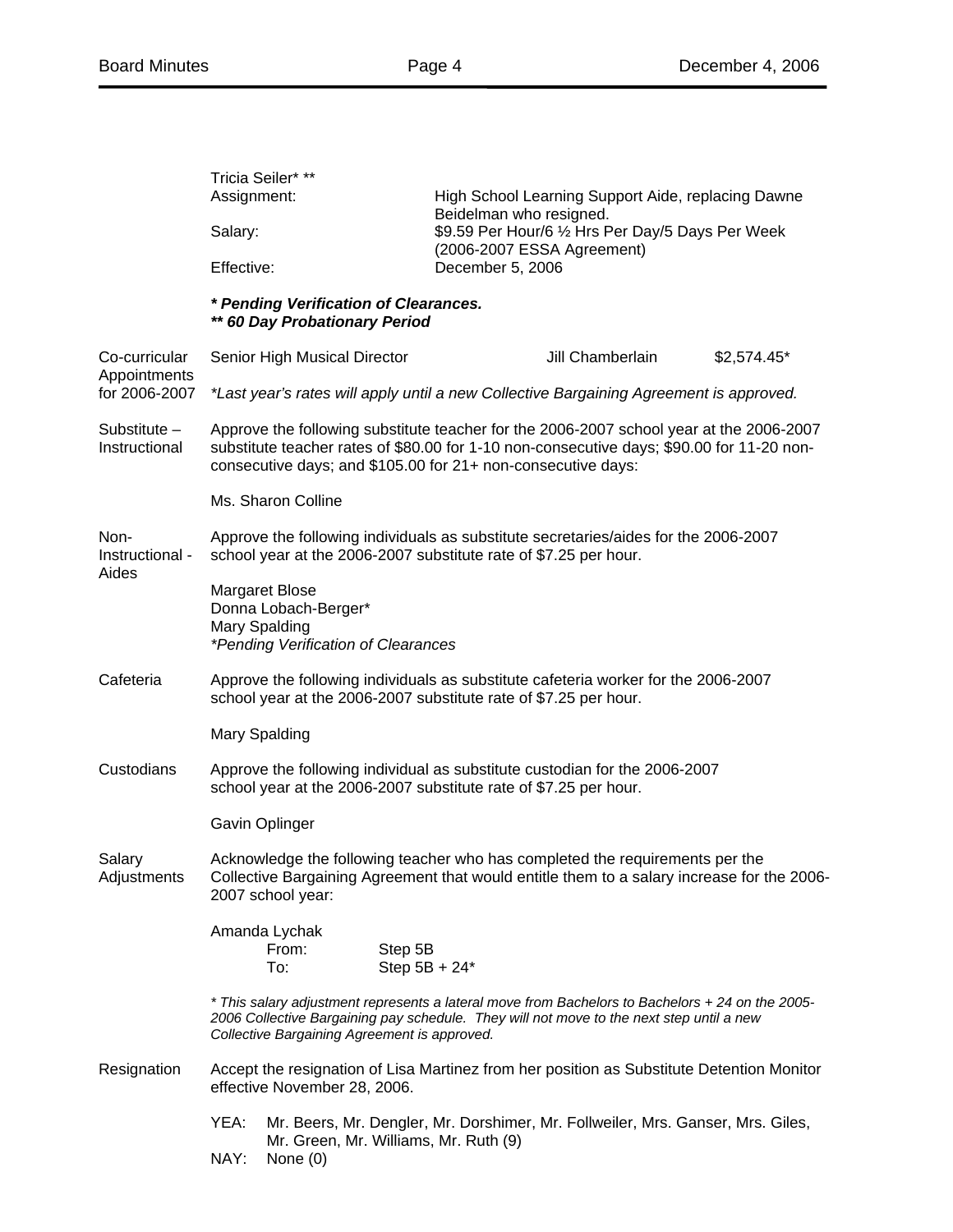## **CONFER-ENCES**

**POLICY** Mrs. Ganser made a motion, which was seconded by Mr. Green, that the Board of Education approves the following Policy items:

Board Approve revisions to existing school board policy #122 – Programs: Extra-Curricular Policies - Activities, as presented after second reading. Second

Reading Approve revisions to existing school board policy #123 – Programs: Interscholastic Athletics, as presented after second reading.

> Approve new school board policy #137.1 – Programs: Extracurricular Participation By Home Education Students, as presented after second reading.

> Approve new school board policy #140.1 – Programs: Extracurricular Participation By Charter/Cyber Charter Students, as presented after second reading.

Homebound It is recommended that the Board of Education grant homebound instruction for an 11<sup>th</sup> Instruction Grade Student, Student No.843780, for five hours per week, effective November 15, 2006 and continuing until March 2007.

> YEA: Mr. Beers, Mr. Dengler, Mr. Dorshimer, Mr. Follweiler, Mrs. Ganser, Mrs. Giles, Mr. Green, Mr. Williams, Mr. Ruth (9) NAY: None (0)

# **CURRIC-ULUM AND INSTRUC-TION**

| <u>OLD</u><br><b>BUSINESS</b>                   | Mr. Beers made a motion, which was seconded by Mr. Williams, that the Board of Education<br>approves the following Old Business items:                 |  |  |  |  |
|-------------------------------------------------|--------------------------------------------------------------------------------------------------------------------------------------------------------|--|--|--|--|
| Administrative<br>Individual<br>Goals           | Approve the Individual Administrative Goals for 2006-2007 as presented at the November<br>15, 2006 school board meeting.                               |  |  |  |  |
|                                                 | YEA:<br>Mr. Beers, Mr. Dengler, Mr. Dorshimer, Mr. Follweiler, Mrs. Ganser, Mrs. Giles,<br>Mr. Green, Mr. Williams, Mr. Ruth (9)<br>NAY:<br>None $(0)$ |  |  |  |  |
| <b>NEW</b><br><b>BUSINESS</b>                   |                                                                                                                                                        |  |  |  |  |
| <b>FINANCIAL</b>                                | Mr. Beers made a motion, which was seconded by Mrs. Giles, that the Board of Education<br>approves the following Financial items:                      |  |  |  |  |
| Abatement/<br><b>Exonerations</b><br>Per Capita | Approve abatement/exoneration requests of per capita taxes, for the residents that fall within<br>the guidelines, as presented.                        |  |  |  |  |
| Cash<br>Management<br>Portfolio                 | Approve the Arthurs Lestrange Cash Management Portfolio for the month of October<br>2006.                                                              |  |  |  |  |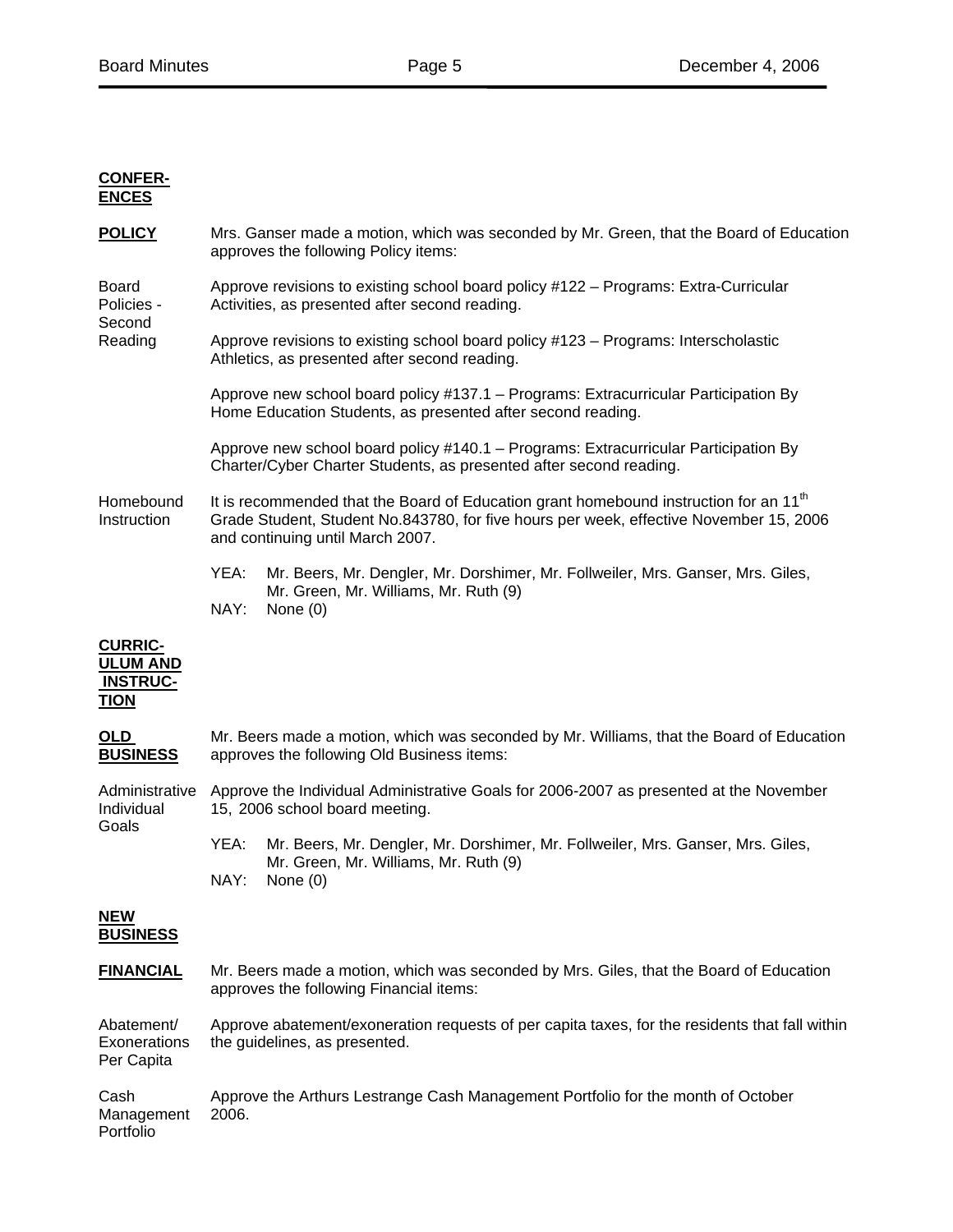| Exoneration<br><b>Real Estate</b><br>Taxes -<br><b>Bill Stein</b> | Approve to exonerate William Stein, tax collector for Slatington Borough from collection of<br>school real estate property tax from NIS Properties, 450 Fairview Avenue, Slatington. This<br>property is an approved KOZ property per notification from Lehigh County.                                                                                                                                                                                                                                                                                         |  |  |  |  |  |  |
|-------------------------------------------------------------------|----------------------------------------------------------------------------------------------------------------------------------------------------------------------------------------------------------------------------------------------------------------------------------------------------------------------------------------------------------------------------------------------------------------------------------------------------------------------------------------------------------------------------------------------------------------|--|--|--|--|--|--|
|                                                                   | Mr. Beers, Mr. Dengler, Mr. Dorshimer, Mr. Follweiler, Mrs. Ganser, Mrs. Giles,<br>YEA:<br>Mr. Green, Mr. Williams, Mr. Ruth (9)<br>NAY:<br>None $(0)$                                                                                                                                                                                                                                                                                                                                                                                                         |  |  |  |  |  |  |
| <b>LEGAL</b>                                                      | Mr. Green made a motion, which was seconded by Mr. Williams, that the Board of Education<br>accept the fact finders report as written.                                                                                                                                                                                                                                                                                                                                                                                                                         |  |  |  |  |  |  |
| in                                                                | Mr. Dorshimer stated that the board is bound legally and can not discuss at this point what is<br>the fact finders report. Only after it is voted on and accepted or rejected can it be discussed.                                                                                                                                                                                                                                                                                                                                                             |  |  |  |  |  |  |
|                                                                   | <b>ROLL CALL:</b>                                                                                                                                                                                                                                                                                                                                                                                                                                                                                                                                              |  |  |  |  |  |  |
|                                                                   | YEA:<br>Mr. Beers, Mr. Green (2)<br>NAY:<br>Mr. Dengler, Mr. Dorshimer, Mr. Follweiler, Mrs. Giles, Mr. Ruth, Mr. Williams,<br>Mrs. Ganser (7)                                                                                                                                                                                                                                                                                                                                                                                                                 |  |  |  |  |  |  |
|                                                                   | Motion defeated.                                                                                                                                                                                                                                                                                                                                                                                                                                                                                                                                               |  |  |  |  |  |  |
|                                                                   | Mr. Ruth made a comment that we are very close with fact finding. He said that they feel<br>there is still room to talk about things.                                                                                                                                                                                                                                                                                                                                                                                                                          |  |  |  |  |  |  |
| <b>CORRE-</b><br><b>SPOND-</b><br><b>ENCE</b>                     | Mrs. Ganser reported that she received a thank you letter from Mrs. Jennifer Schlegel on<br>her gift for years of service.                                                                                                                                                                                                                                                                                                                                                                                                                                     |  |  |  |  |  |  |
| <b>INFOR-</b><br><b>MATION</b>                                    | Minutes of the Carbon Lehigh Intermediate Unit 21 Board of Directors meeting held<br>on October 16, 2006 were distributed.                                                                                                                                                                                                                                                                                                                                                                                                                                     |  |  |  |  |  |  |
| <b>RECOG-</b><br><b>NITION OF</b><br><b>GUESTS</b>                | Mr. Williams stated that under the fact finding process the board has a period of 5-10 days to<br>reconsider the fact finding. He wanted to know since they will not reconvene as a group in<br>that amount of time if they can talk about the possibility of the necessity of that meeting and, if<br>so, when in the world they could plan on doing that.                                                                                                                                                                                                    |  |  |  |  |  |  |
| can                                                               | Mr. Dorshimer said that if the committee can approach NLEA in the next day or so and make an<br>approach that the fact finders report is very close to what possibly the board might accept,<br>could we just sit down and go over the troubling spot. If the committee can come back to the board<br>and say the NLEA and committee has agreed to change this in the fact finders report maybe we<br>come back to agree to something in an amended portion. It would not be accepting it as a whole<br>but can we come back and say we want to make a change. |  |  |  |  |  |  |
| stated                                                            | Mr. Williams stated that the reconsider option would be the fact finders report as a whole. He<br>that if the two parties came to an agreement then maybe we just need to wait for that window of<br>to be time over and then pass the contract outside of the fact finders agreement.                                                                                                                                                                                                                                                                         |  |  |  |  |  |  |
|                                                                   | Mr. Dorshimer said that maybe the committee needs to meet with the NLEA group and come back<br>to the board as a whole and say this is as good as it is going to get. He said that he is leaving it up<br>to the committee's judgment to say do we need to meet in 5-10 days or not. If the committee says<br>we should meet again, then contact the board and bring it back again.                                                                                                                                                                            |  |  |  |  |  |  |